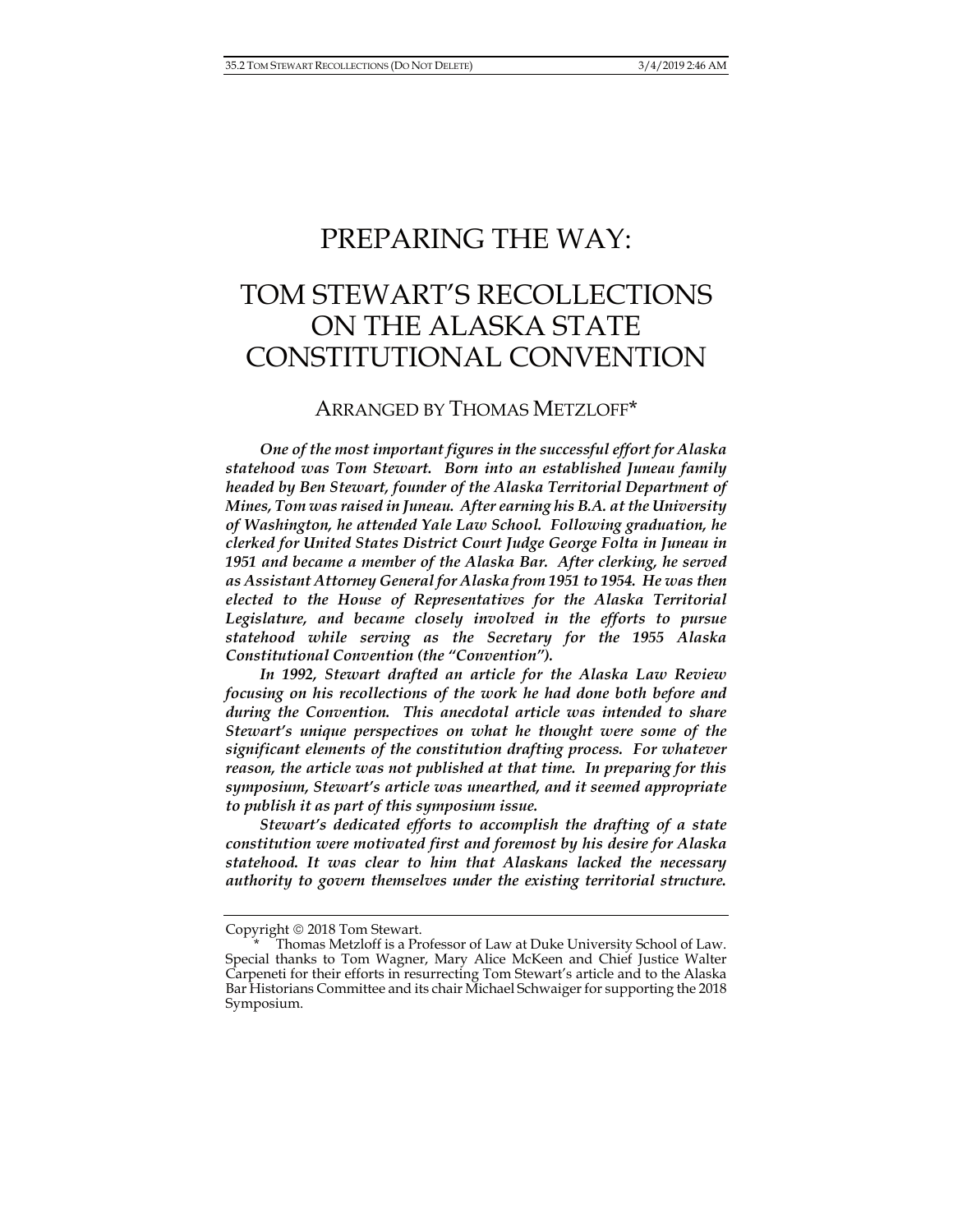*There were many problems—indeed, Stewart stated that the problems were "too numerous to mention"—as the small territorial government attempted to manage and control the vast expanse of Alaska. Stewart was intimately familiar with prior efforts to pursue Alaska statehood.* 

Delegate Anthony J. Dimond introduced a statehood bill in 1943, but as with others before, it languished. The federally appointed governor of the Territory of Alaska (the "Territory") at the time, Ernest Gruening, was an ardent advocate of statehood. Through the efforts of Gruening and of delegate Dimond's successor, E. L. "Bob" Bartlett, the House of Representatives passed a bill for statehood in 1950 along with one for Hawaii, but both measures failed in the Senate.

This was the status of the movement when the Alaska Territorial Legislature in its 1949 session, and under the guidance of Governor Gruening, passed an act creating the Alaska Statehood Committee. This measure, Chapter 108 of The Session Laws of 1949, outlined preparatory steps to be taken by the Territory under the direction of the Statehood Committee,which in fact would be the steps used to launch the Constitutional Convention of 1955–56. At the time of the creation of the committee, hopes were high that Congress was about to act on granting statehood. The statement of purpose that was included in the act as its Section 1 is worthy of note:

*Section 1, Statement of Purpose*. In recognition of near attainment of statehood for Alaska and the responsibility that will devolve upon the people of Alaska in framing a fundamentally sound and workable state constitution embodying the best provisions that have evolved in the interest of better government in the several states, and in recognition of the many problems that will attend transition from territorial status to statehood, it is deemed necessary in the public interest to establish a committee, nongovernmental in character, to assemble applicable material, make studies and provide recommendations in a timely manner.

The act proceeded to create an eleven-member committee of a bipartisan nature and made the Delegate to Congress, his immediate predecessor, and the Governor of Alaska ex officio members. In Section 3, the powers and duties of the committee were established. These included engaging the services of a qualified person to do the necessary research, act as the executive to the committee, and represent it in carrying out its directives. The committee was to prepare, in readiness for a Constitutional Convention, fully detailed information and analyses for use by the Convention in preparing the required draft. In addition, the committee was to secure studies and analyses upon which the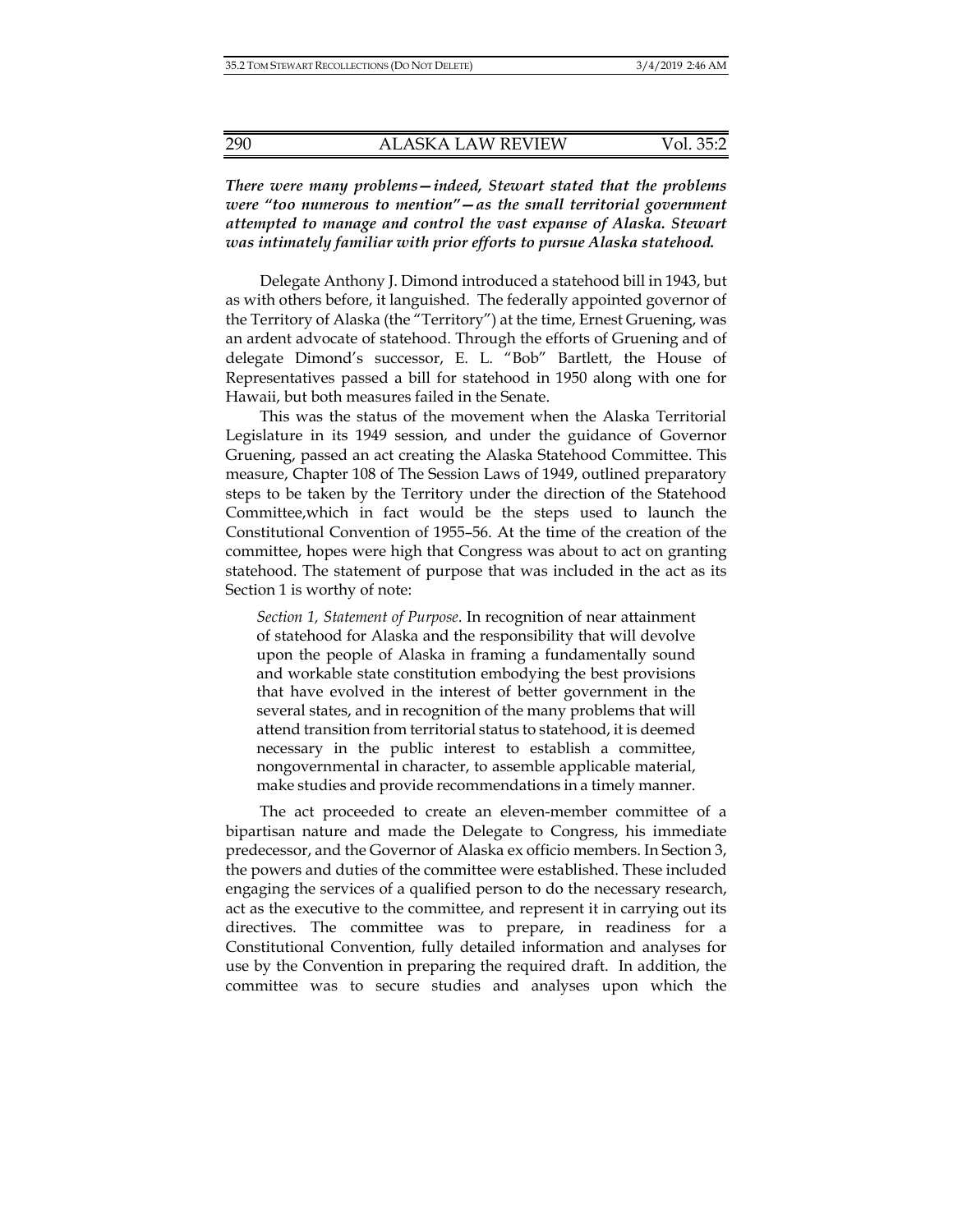Constitutional Convention might base recommendations to the first state legislature with respect to legislation necessary to implement initial operations of the new state and to obtain information and suggestions with respect to the best way of getting over the transition period prior to the convening of the first state legislature.

In fact, in the ensuing six years, until 1955, the committee under the leadership of Robert Atwood, publisher of the Anchorage Times and an active supporter of the statehood movement, devoted most of its energy to promoting statehood. As the movement for statehood faltered in those years, the committee's focus was primarily on the promotional effort rather than on the research and study included in its duties. Little useful material for the Convention was produced prior to the spring of 1955.

#### *The political landscape was to change in the early 1950s. As Stewart recalls, the pivotal turning point was the election of 1954.*

A fundamental part of the Convention story relates to the political climate both of the Territory and of the nation preceding the elections of 1954. In the nation, the era known as "McCarthyism" was coming to its peak in 1953. Its reflections reached out across the country and included the Territory of Alaska. The 1953 session of the Territorial Legislature was one of the poorest on record. In reflecting McCarthyism, that session created a legislative investigation committee to search for influence of communists in Alaska. None were found in the government, but it is said that one acknowledged communist was located in small community of Skagway. This individual was a longshoreman working on the docks there and openly professed his support of communist doctrine. No record of influence upon the government was located from this or any other quarter.

The governor of the Territory of Alaska at the time was federally appointed B. Frank Heintzleman, former regional forester for Alaska. Governor Heintzleman was not a supporter of statehood nor was the movement advocated by many members of the legislature. The leadership of the legislature was notoriously weak, and an event that marked the dismal record of that session was the disarray of the House of Representatives, whose members simply left and went home without formal adjournment, due in part to the drunkenness of its speaker and some members on the closing day of its session.

These factors are noted because they brought about a complete change in the political complexion of the legislature in the elections of 1954. It was in strong reaction to the failures noted that the electorate and their representatives turned powerfully toward a Constitutional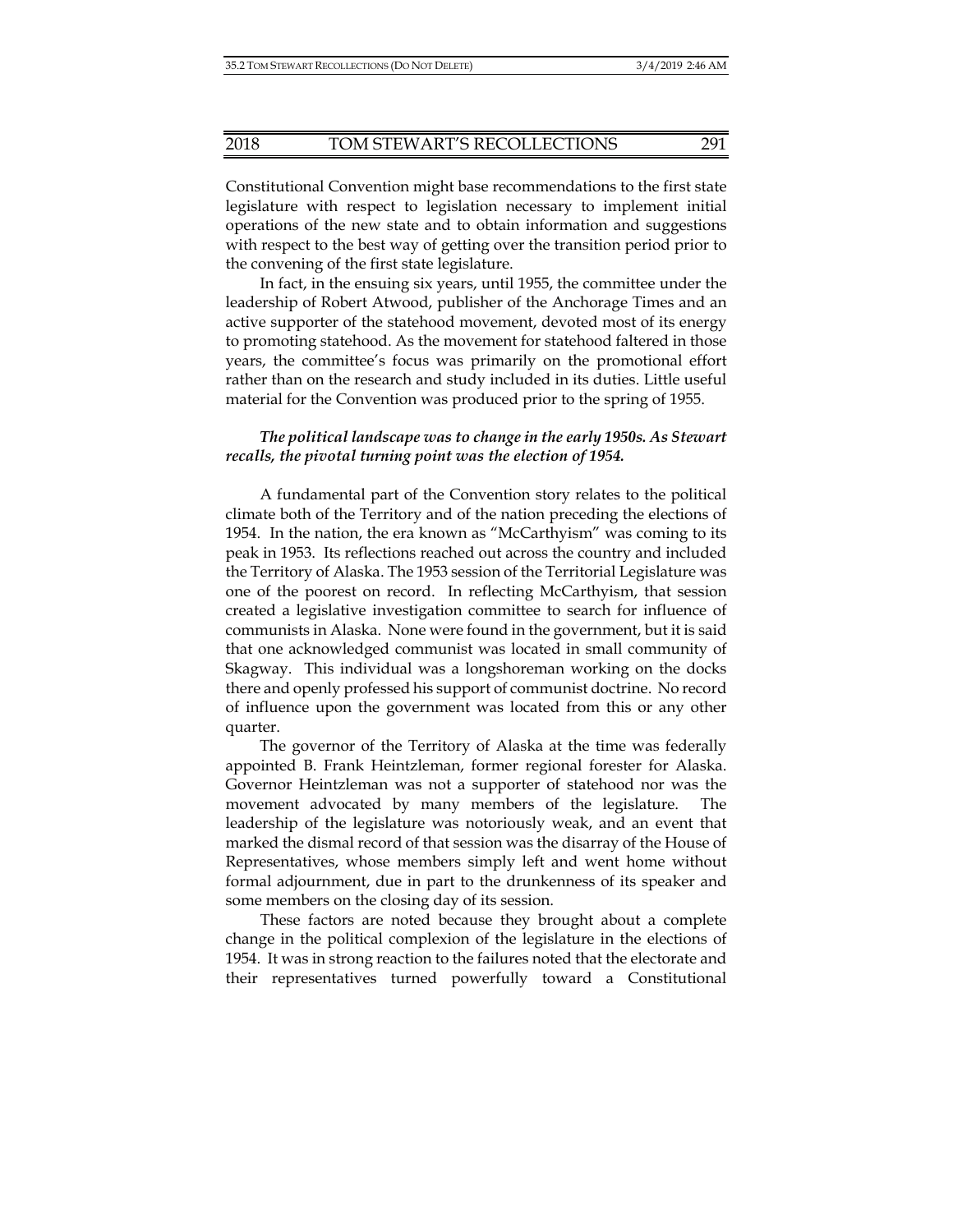Convention and the hastening of statehood as the best self-help measure that could be made.

In the 1953 session of the Territorial Legislature, twenty of the members of the House were Republicans and four were Democrats. The measure and magnitude of the change is indicated by the election of twenty-one Democrats to the House in the election of October 1954, and only three Republicans. Where the Senate had been evenly split in 1953 with eight Republicans and eight Democrats, in 1954, the election brought twelve Democrats and four Republicans to the sixteen-member Senate.

The Democratic Party of Alaska had been rejuvenated among other things by a visit to Alaska in the summer of 1954 by its national leader, Adlai E. Stevenson. Stevenson spoke at a gathering of approximately 5000 people at the ballpark in Anchorage in July of that year and rallied the public widely to the statehood cause. It was in this political atmosphere that the steps toward drafting a constitution were at last concretely taken.

Almost immediately after the results of the election of October 12, 1954 were known, leaders of the Democratic Party in Alaska gathered at the home of its national committeemen in Fairbanks to organize plans for the 1955 session of the Territorial Legislature. One of the principal determinations was that an act calling a Constitutional Convention should be a primary concern of the forthcoming session. Assignment of newly elected members of the legislature to accomplish various tasks was made informally at this gathering.

*Stewart was given the task of preparing legislation calling for the Constitutional Convention. In order to concentrate on the work to be done, he resigned his position as Assistant Attorney General for the Territory of Alaska. One of his first preparatory actions was to travel around the United States to talk with leading political scientists and other experts to get their views on how to organize and structure the upcoming Constitutional Convention.* 

This pilgrimage to learn about holding a convention and producing a good result led to recognized political scientists at Harvard, Yale, Columbia, Princeton, Northwestern, Chicago and other universities.<sup>1</sup> In

 <sup>1.</sup> A partial list of people consulted on this trip is as follows: Professor John F. Sly, Princeton University, Department of Political Science; Professor William Miller, Princeton University, who had been an active consultant to the New Jersey Convention of 1947; Mrs. Marie H. Katzenbach, who served as Vice-Chairman of the 1947 New Jersey Convention (and mother of Nicholas Katzenbach, former U.S. Attorney General and Assistant Secretary of State); Judge Sidney Goldman, a prominent delegate to the 1947 New Jersey Convention; Luther Gulick, City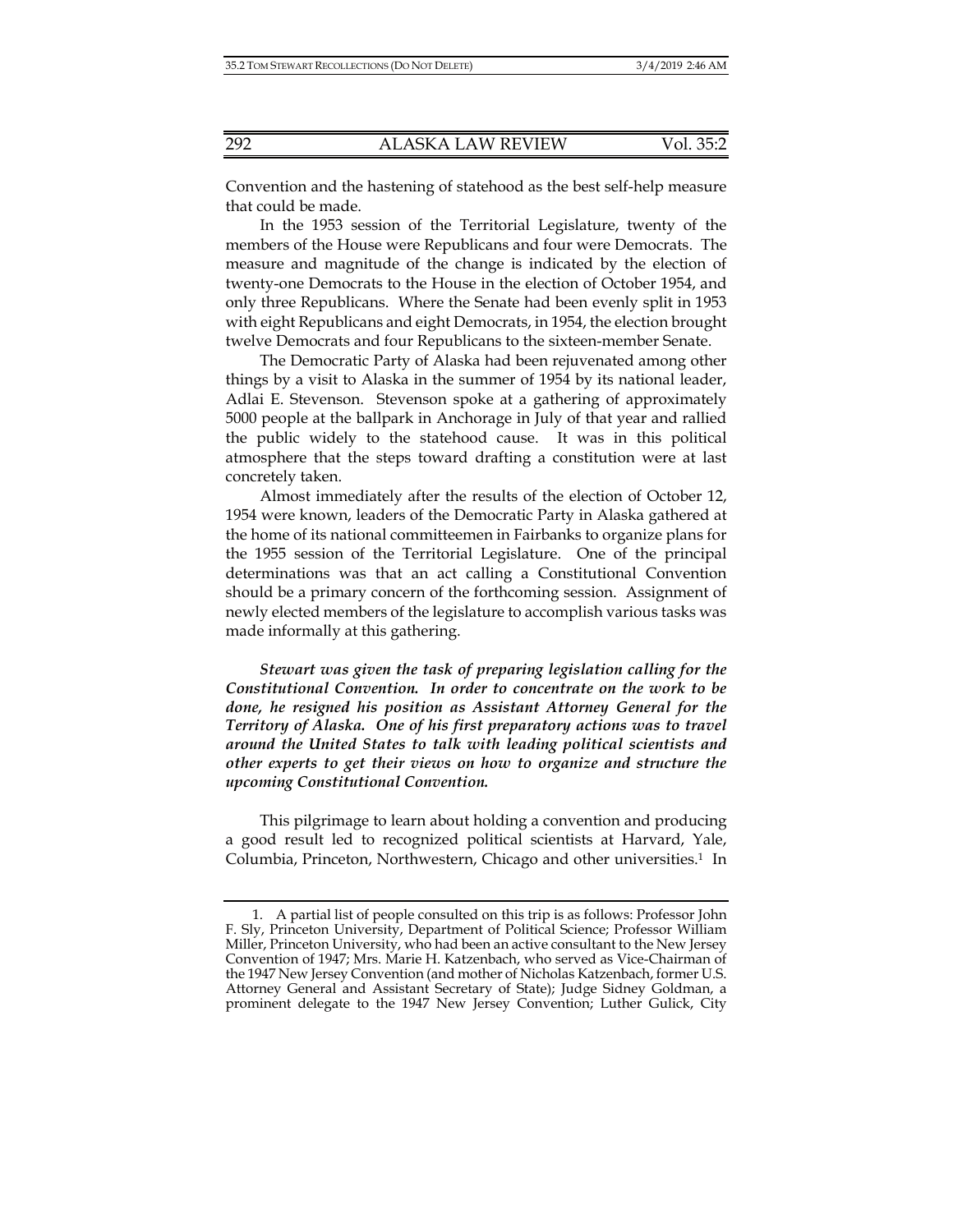addition, key members of recent conventions such as those in New Jersey in 1947, were sought along with officers and staff members of the American Political Science Association, the Institute of Public Administration of New York, the National Municipal League, Public Administration Service in Chicago, the Institute for Judicial Administration in New York, the Legislative Reference Service of the Library of Congress, and other organizations.

Typical questions to these knowledgeable people included: Whether there was available a draft bill to call a convention to use as a model? What sort of research staff should be assembled in preparation for the Convention? Should that staff be set out and organized by an Alaskan leader or should contract services be established with an organization such as Public Administration Service to perform the needed pre-Convention research? What suggestions could be made about particular individuals to act as either pre-Convention research persons or as consultants to the actual Convention if the delegates desired to use them? What should be the place to hold the Convention, in the capital of Alaska or elsewhere? How much time should be allowed for the conduct of the business of the Convention? Should delegates be elected on a partisan or non-partisan basis? What other special steps should be taken towards the election of delegates? What should be the organization of committees and other structural aspects of the Convention?

*After his "pilgrimage," Stewart prepared a report for the upcoming session of the Territorial legislature. His report included a compilation of laws that had been used in other states for the calling of their state constitutional conventions. The legislature's first act was to introduce House Bill 1 calling for the Convention. Both chambers created a Committee on Statehood and Federal Relations. Stewart was appointed Chair of the House Committee and then elected the Chair of the Joint Committee on Statehood and Federal Relations. An important initial issue was where to hold the Convention; several assumed that it would* 

Administrator of New York and former Director of the Institute of Public Administration; Charles McKinley, then-President of the American Political Science Association and Professor of Political Science at Reed College, Portland, Oregon; Ernest Griffith, Chief of the Legislative Reference Service at the Library of Congress; Charlton F. Chute, Director of the Institute for Public Administration in New York, who worked intimately on the preparation for the Missouri Constitutional Convention of 1944; Herbert Emmerich, Director of Public Administration Service in Chicago; Earl McGowan, Executive Assistant to Governor Adlai Stevenson of Illinois; Adlai E. Stevenson, former Governor of Illinois, with whom I spent substantial time discussing his experience as the responsible executive head of a large state; and the Honorable Charles E. Clark, Judge of the United States Court of Appeals for the Second Circuit, who had assisted in drafting the judicial provisions of the Constitution of Puerto Rico.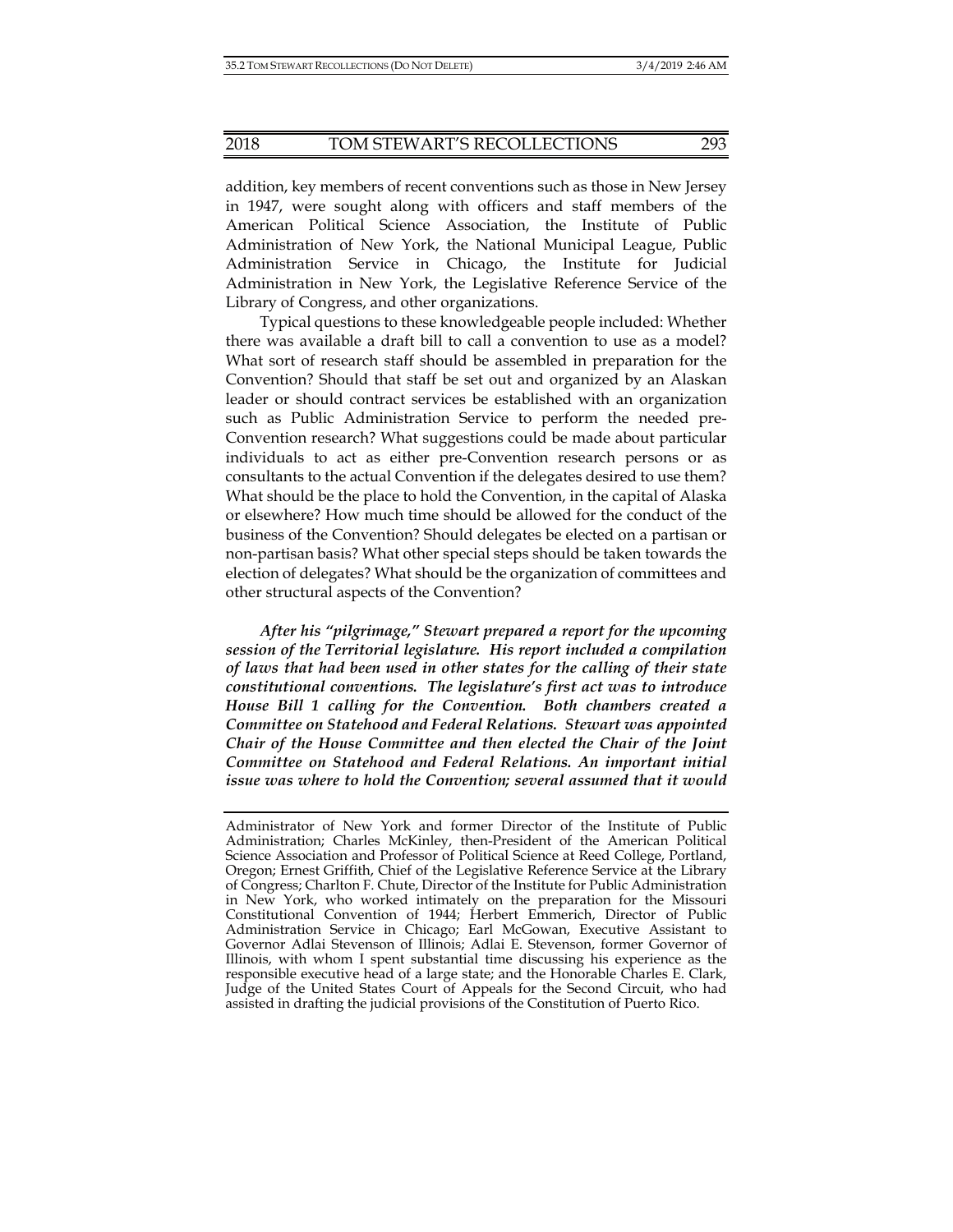#### *be in Juneau but the decision was made to have the Convention at the University of Alaska located outside Fairbanks.*

This decision of the committee was intensely debated both in the committee and on the floor of the House when it was publicly proposed. The selection was made in response to information gained from leading delegates at the New Jersey Constitutional Convention of 1947. That successful convention had been held on the campus of Rutgers, the state university, rather than at the capital in Trenton.

In my discussions with a vice-president of the convention and a leading delegate, the desirability of that kind of setting for a constitutional convention was heavily stressed. In Juneau, that was a difficult decision to be made, since many of the local residents sought to have the Convention at the territorial capital in an effort to preserve its designation as the capital of the new state. The proposal drew strong opposition within the legislature but survived attempts to change it. Had the Convention been called by the legislation, then-pending in Congress, to enable statehood that year, it would have been held in Juneau rather than at the university campus. It is questionable whether the work of the delegates could have met the success it had if this had been its situs.

The site decision served not only to remove the process from entrenched lobbying interests regularly operating at the legislative headquarters, but it also served to aid in keeping the time and attention of delegates focused on their deliberations. The university campus was then approximately four miles from the business and social center of Fairbanks. Since the Convention was held in mid-winter, cold weather restricted travel ability enough that when delegates assembled at the campus in the morning, it was decidedly more comfortable to remain at the Convention hall in committee work or plenary sessions rather than to be attracted away by diverting interests during the day. Unquestionably this was a factor in bringing the delegates closer together in working cooperation and dedication of effort to their task.

In addition to the research and studies on the substance of the constitution, the pre-Convention work included making suitable arrangements for housing not only the Convention itself, but the delegates and others who would be participating. The University of Alaska and its president, Ernest Patty, had agreed to the use of a student union building just being completed in the early fall of 1955 as a site for the Convention. The building contained not only a room adequate for plenary sessions, but also numerous spaces for committee sessions as well as a cafeteria and other office space. This pre-Convention work included contacting hotels, apartment owners, and others for housing the delegates, making arrangements for transportation between Fairbanks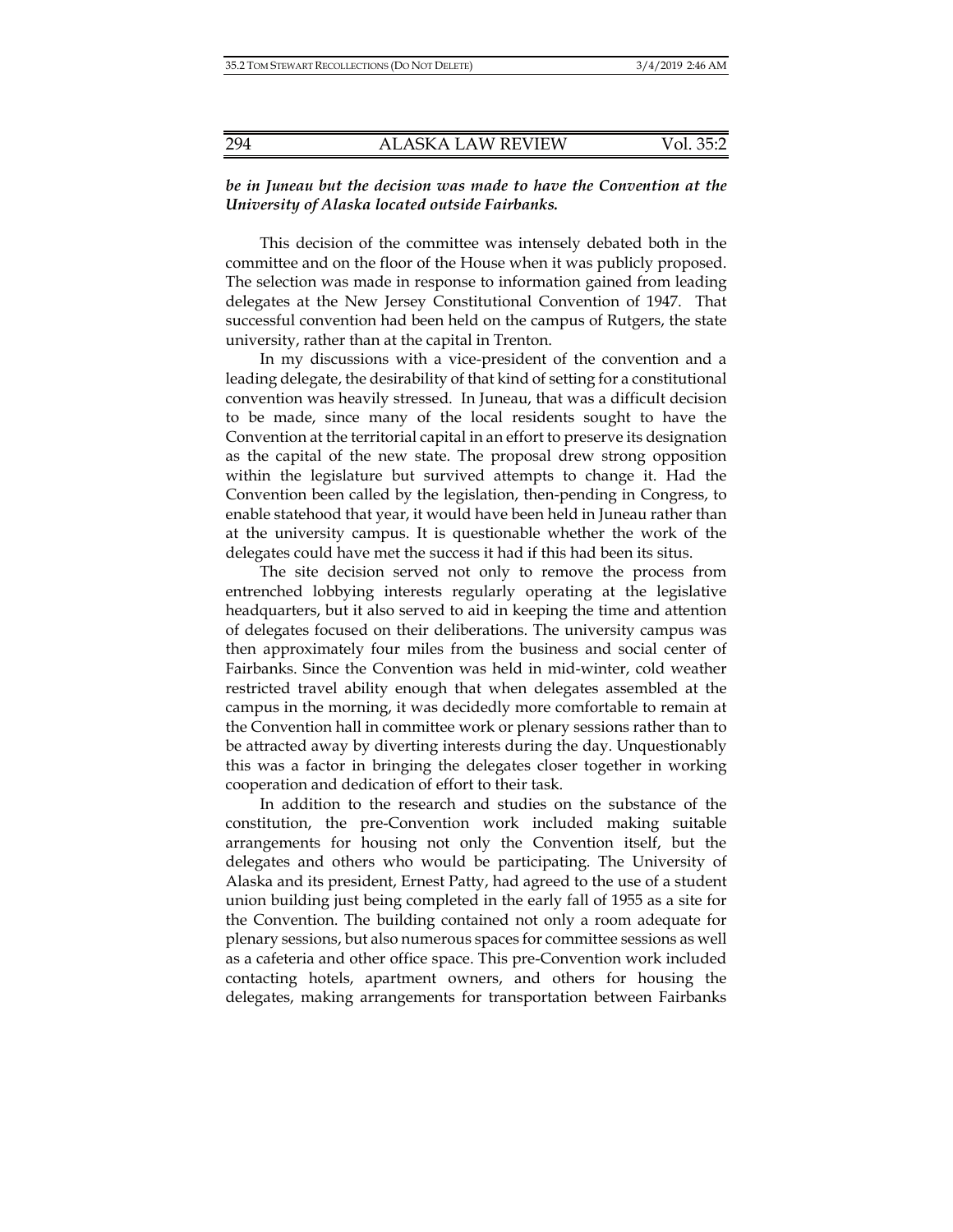and the university campus, and contacting persons who might serve as clerical staff upon the call of the Convention. All of these were necessary steps to smooth not only the assemblage of the delegates initially, but also to serve them throughout the course of their deliberations.

*Perhaps the most important issue was to determine how to select delegates. This required determining what election districts to use. In Stewart's view, it was critically important to have a wide range of representation from throughout Alaska and not have all the delegates just from the cities of Juneau, Anchorage, and Fairbanks.* 

In the legislature that enacted the bill, as had been the case for many years preceding, apportionment was by the four judicial divisions of the Territory. In that 1955 session of the legislature in the House of Representatives, four of the six members from the first division were from Juneau, one from Petersburg and one from Haines, who basically had been a resident of Juneau; there were none from Ketchikan, Sitka, Wrangell, or other communities. In the second division, two representatives were from Nome and one from Kotzebue. In the third division, all ten members of the House were from Anchorage and none from any other community of that area. In the fourth division, all five House members were from Fairbanks. This distribution of representation was fairly typical with respect to the legislatures up to that time. The committee determined that the formation of special election districts to assure much wider representation was critical to the success of a convention.

This element of the Convention must be contrasted with what would have occurred had the Convention been called under the auspices of the then pending federal legislation. The latter would have basically duplicated the representation for the legislature, with election of delegates at large in the respective four judicial divisions. When the committee proposal was offered on the floor of the House, there was substantial opposition and debate. Some members wished to retain the apportionment on which the legislature was based. Others sought a compromise that would have broadened the number of districts but at the same time allowed members from Anchorage, for example, to offer their candidacy in smaller remote districts, in effect constituting a "rotten borough" system.

Eventually a compromise was worked out that created twenty-two election districts. In order for the ballot distribution system and accounting of results to work effectively, existing recording districts were used as a base to describe the special election districts. Of the twenty-two election districts, four were the several judicial divisions at large and one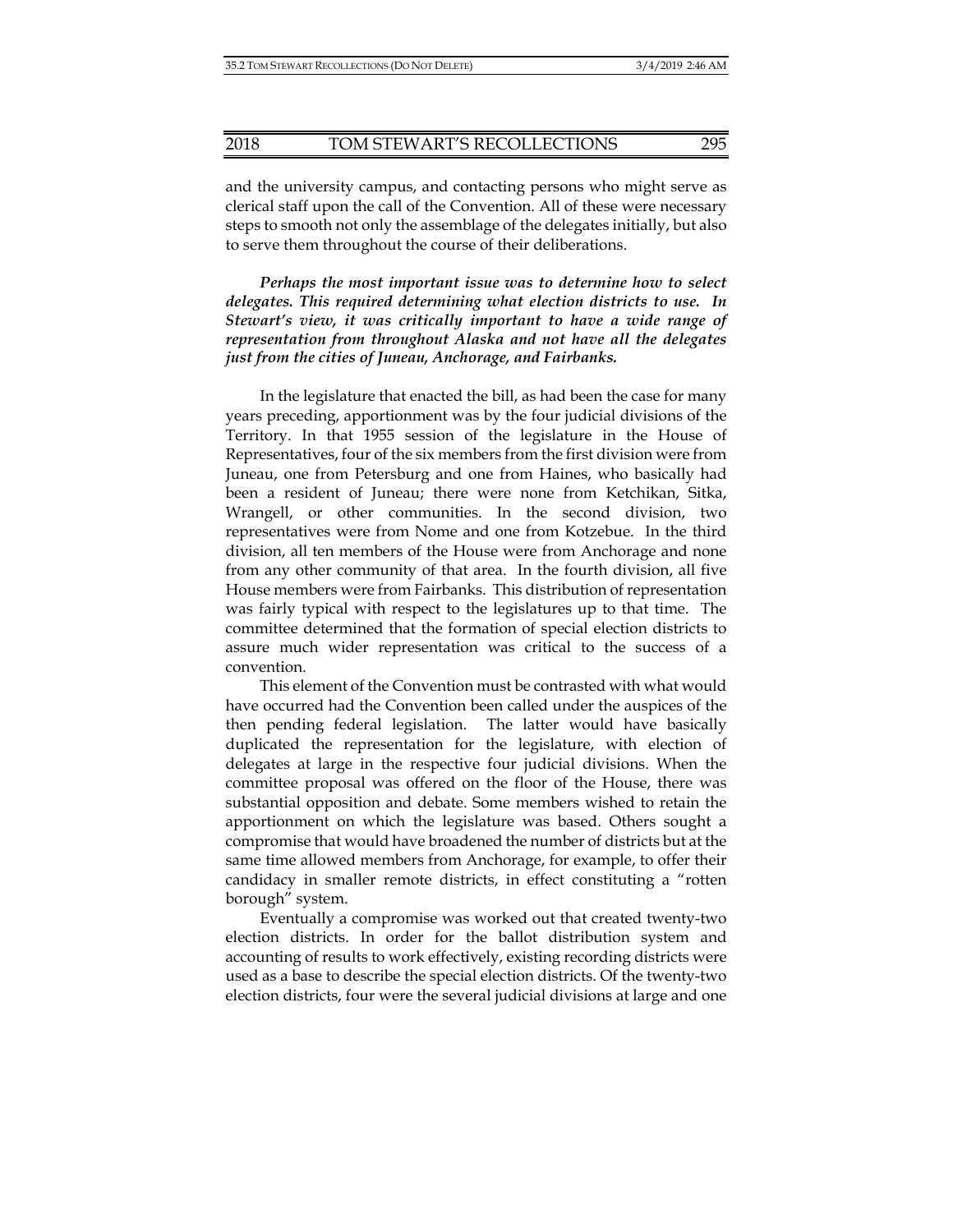the entire Territory of Alaska at large. This latter district enabled the candidacy of widely respected public figures who were known throughout Alaska, such as some members of the Alaska Statehood Committee. The remaining districts consisted of one or more designated recording districts and an apportionment from one to as many as eight delegates was determined.

*The legislature determined to have fifty-five delegates, a number selected in large part because it was the number of delegates at the United States Constitutional Convention in 1787. Stewart thought this was an appropriate number in order to achieve the important goal of having widespread representation among Alaskans.* 

It was a large enough number to allow reasonable representation from the smaller communities around the Territory without weighting the Convention against the interests of larger communities.

While thirty-one of the delegates came from Alaska's three major cities, Anchorage, Fairbanks and Juneau, the remaining twenty-four were divided among nineteen communities ranging from Kotzebue," of the northwest, to Ketchikan, of the southeast. Other places represented included Nenana, a city of about four hundred people on the Tanana River southwest of Fairbanks; Nome; Unalakleet, a native village on Norton Sound; Dillingham, fishing center for the Bristol Bay area; Kodiak, site of the first Russian settlement; Seward and Homer on the Kenai Peninsula; Valdez, seaport for central Alaska; Palmer, in the Matanuska Valley; and Sitka, long-time capital of Alaska. This not only brought to the Convention specific knowledge of the problems involved in tailoring government to all parts of an area more than twice as large as Texas, but also helped every member of the Convention develop a more comprehensive understanding of Alaska as a whole.

The geographic distribution of the delegates was matched by a wide variety of occupational experience. There were thirteen lawyers, nine store owners, four mining men, four fishing men, three housewives, two ministers, two pilots, two freighting operators, and two hotel men. Other occupations included news distributor, city planner, editor, architect, homesteader, real estate dealer, banker, publicity man, and photographer. Several of the delegates—including the president, William Egan, a storekeeper from Valdez—had served in one or both houses of the Territorial Legislature, while others had held other territorial or local offices. One of the vice-presidents, Frank Peratrovich of Klawock, was a Tlingit native who had previously been a territorial senator.

The net result of the districting scheme, while not fully in accord with the proportional representation subsequently mandated by the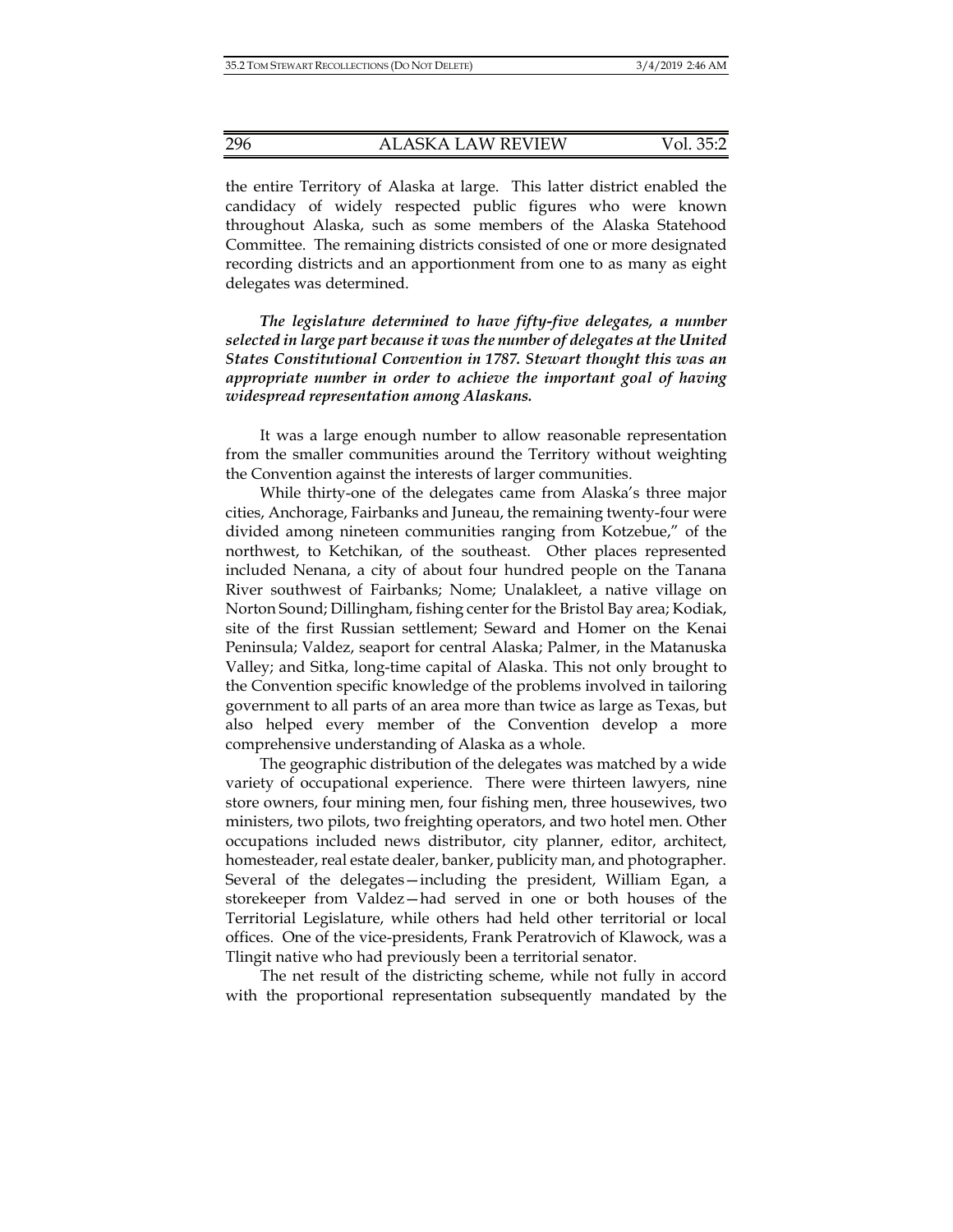#### 2018 TOM STEWART'S RECOLLECTIONS 297

United States Supreme Court, nevertheless provided the most representative body ever assembled in the history of Alaska. This was unquestionably a significant factor in attracting support for both the constitution and the statehood movement from people in smaller communities throughout Alaska. In contrast to the circumstances of the legislature, almost every community of significant size in the Territory had at least one delegate present at the Convention.

The election of delegates was designed to be non-partisan and delegates were nominated by petition. Petitions required at least five percent of the number of votes cast in the election district in the preceding general election of 1954. However, no petition was required to contain more than two hundred signatures, nor could it contain less than fifty. Persons nominated were required to accept the nomination and to certify qualification for the office. In the event a delegate should die, resign, or otherwise become disqualified from serving, the measure provided that the candidate receiving the next highest number of votes would fill the office. In the event of a tie, the matter would be resolved by the drawing of lots, with the loser to succeed if the winner should not take the office.

#### *In planning for the Convention, the Territorial Legislature also needed to address funding issues.*

At this time the Territory of Alaska was without substantial amounts of money, and the matter of an adequate budget for the Convention was critically debated. A key figure in this debate was Representative Ken C. Johnson from Anchorage, who was Chairman of the House Finance Committee, where the budget provisions originated. Basically, the Joint Committee on Statehood and Federal Relations prepared a detailed budget that estimated the Convention could be conducted for approximately \$300,000, of which not more than \$60,000 would be used to conduct the election of delegates. It was known that the Statehood Committee had upwards of \$80,000 remaining in its budget from prior appropriations that could be used for pre-Convention studies and other preparatory work contemplated to be done in the time interval before the convening of the session.

#### *As the Territorial Legislature was ready to pass legislation calling for the holding of the Convention, Stewart was asked to lead the preplanning preparations.*

As a personal note, it may be observed that the Chairman of the House Finance Committee accepted the proposed budget with a tacit understanding for me to become the Executive Director of the Statehood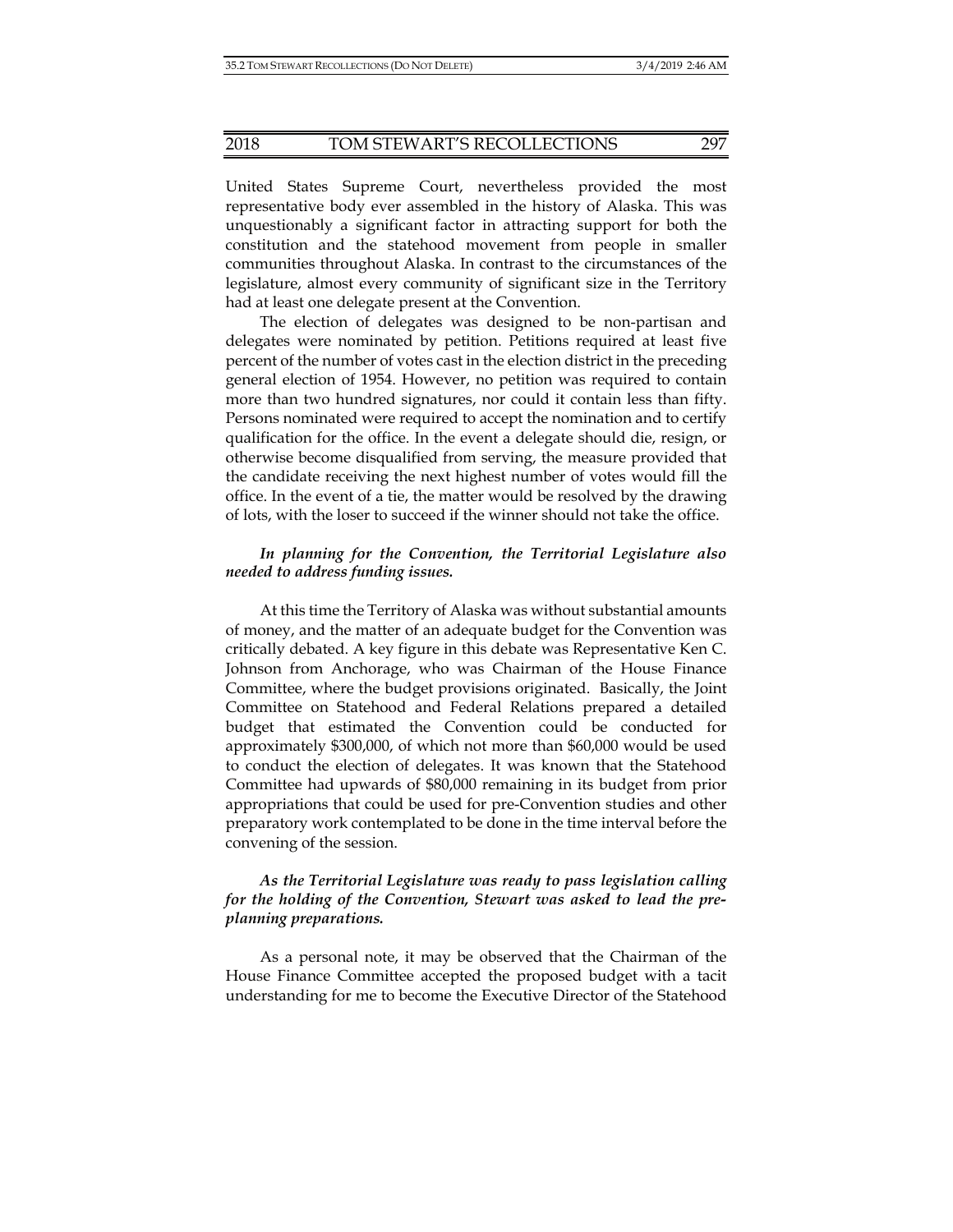Committee and be responsible for supervision of the pre-Convention studies. This understanding was communicated to the Chairman of the Statehood Committee and its members and was in effect generally agreed upon, although not of record in the debates or other materials pertaining to the passage of the Convention enabling legislation. The bill was passed after settling differences between the House and the Senate concerning the special election districts and the apportionment of delegates that were resolved by a free conference committee process. The legislature received a message from the governor on March 19, 1955, that he had signed the bill. This action was significant given the fact that Governor B. Frank Heintzleman had not been a supporter of the statehood movement up to that time, but he apparently recognized that a growing majority of the people honored it.

*With the legislative background paved, the Territorial Legislature adjourned in early April 1955 with seven months remaining before the Convention would convene. Stewart immediately began a search for national experts to serve as consultants to assist the delegates in a number of areas both substantive and procedural.* 

It had been the unanimous recommendation of those consulted about this work that we should identify prospective specialists and select them on the basis of our own screening of suitable applicants. Of critical concern in this respect had been that individuals be selected who understood the special relationship they would have with Alaskans in providing consultant services. Factors of personality and amenability had been considered to be important in this regard.

It was with increasing concern that a period of six weeks or more passed without receiving authorization from the Chairman of the Statehood Committee to proceed on this work, although my appointment as Executive Director of the Committee had already been made. In early June of 1955, a telegram came from Chairman Robert Atwood advising that John D. Corcoran, of Public Administration Service in Chicago, would be arriving in Juneau in a matter of a few days to commence the work. Although I viewed this decision with some measure of dismay, since the best advice had suggested not dealing with an established research organization of that kind, there was at this date no practical alternative. In retrospect, the decision of Mr. Atwood and the committee members was fully correct in the circumstances, and my apprehensions about the use of such an organization were wholly incorrect as shown by the work accomplished in the next five months.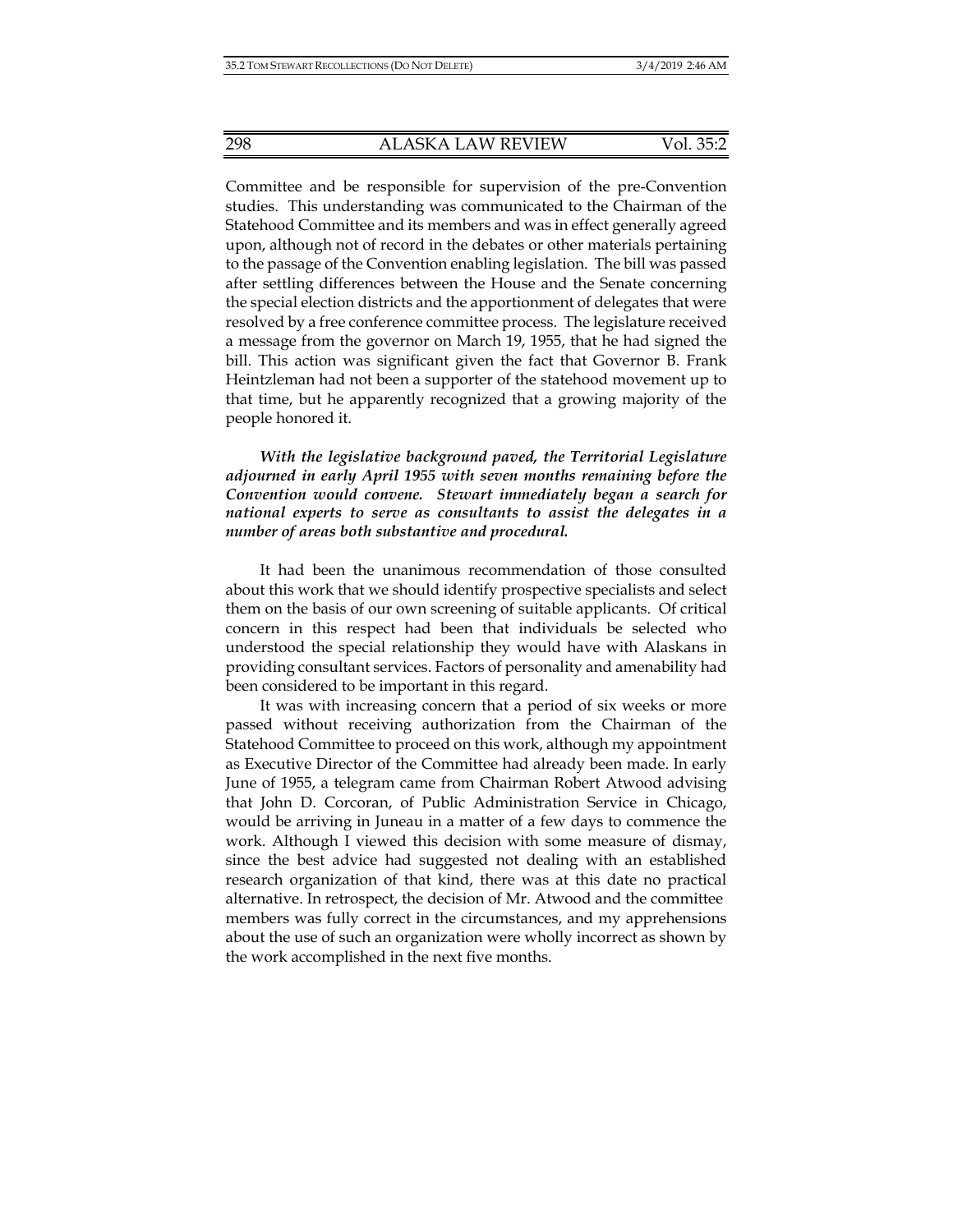#### *The preparation work also included traveling within Alaska to meet with citizens to identify key concerns.*

In addition to the overall budget of \$300,000 provided to the Convention, the legislature provided an additional \$75,000 for the Statehood Committee to accomplish its pre-Convention studies and preparatory work. With adequate funds available, the Public Administration Service research group was quickly assembled, including a staff of four consultants to assemble the data and write reports and other materials for Convention delegates and the public. Part of this effort involved traveling extensively throughout Alaska in order to learn from Alaskans and disseminate information to them about the work underway.

In these travels, discussions were held with candidates for election to the Convention, legislators, local government officials, school officials, and others concerned about the Convention and the subjects that would be discussed. By these means, the consultants were able to obtain a wide range of views on the operation of the territorial and local governments in Alaska and to relate these to the studies being prepared in a way to suit the desires and needs of Alaskans.

#### *Stewart's team of consultants did important work in advance of the Convention.*

The work of the consultants proceeded by the preparation of papers on major topics to be considered by the delegates at the Convention. As the papers were readied, many or most were mailed to elected delegates prior to the actual assembly of the Convention. The papers outlined the role of the state constitution within the American political system, provisions for civil rights and liberties, the organization of the three principal branches of government, suffrage and elections, local government, state finance, legislative apportionment, amendment and revision, and similar fundamental topics typically found in state constitutions.

At the same time as the detailed studies were in preparation, brief articles were written and distributed to newspapers throughout the state on the principal subjects for consideration in the new constitution. These did not urge or suggest any particular constitutional provisions or philosophy. They were simply to enable the public at large to understand better the work to be undertaken by the delegates. The major papers were assembled into a three-volume set of constitutional studies which were provided to the delegates upon the gathering of the Convention. The articles discussed not only detailed analyses pertinent to special circumstances in Alaska, but also brought up philosophical issues and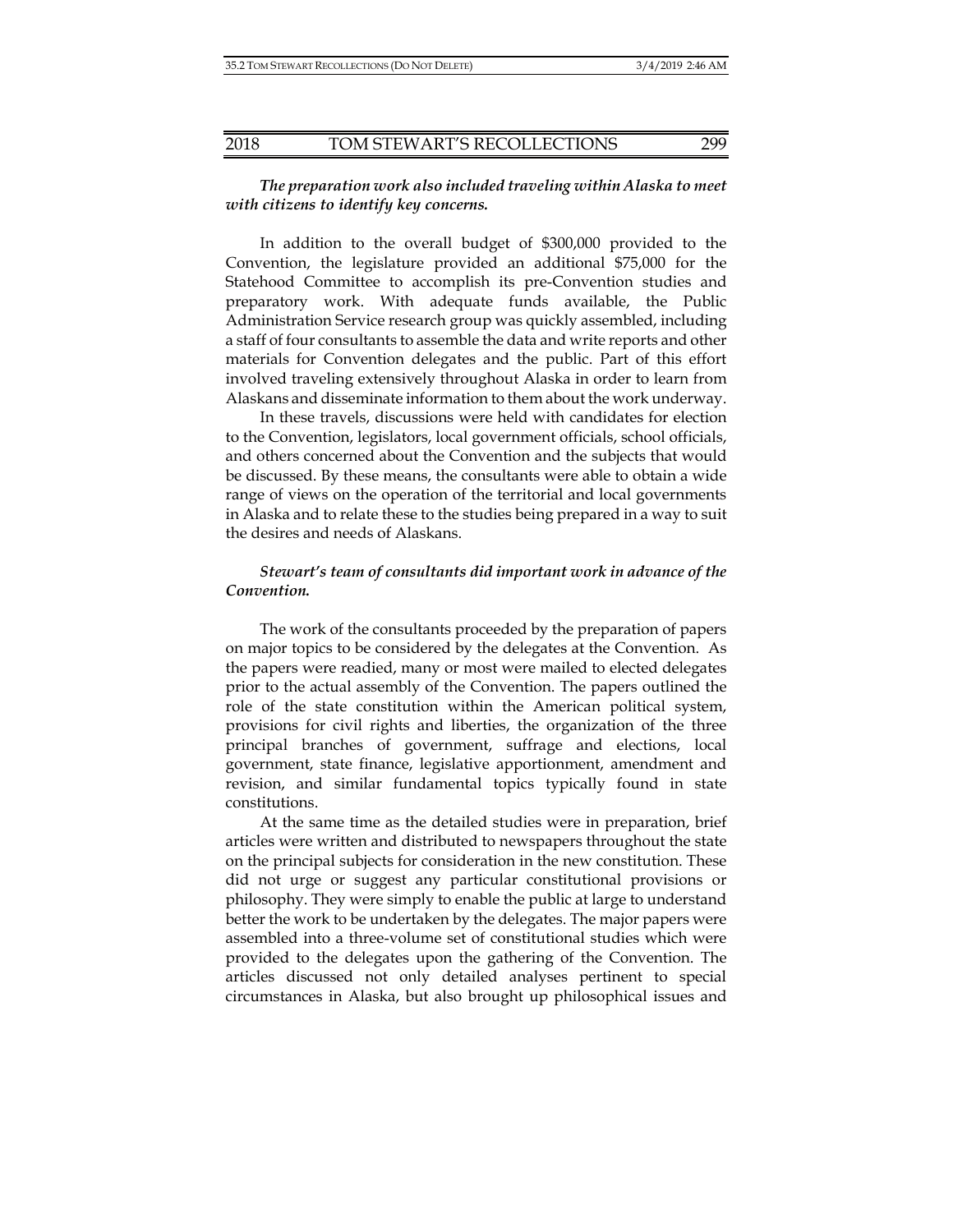constitutional trends and ideas on how well particular types of provisions had worked in other jurisdictions or had failed the needs of a state.

In addition to the articles by the staff consultants that were sent to newspapers, guest articles were written by leading constitutional figures from outside the state. These were assembled in a tabloid type newspaper supplement, and 50,000 copies were distributed by major newspapers throughout the Territory just prior to the Convention. This was intended to increase understanding by the reading public of the work the delegates would be performing and to lay a foundation for ratification of the proposed state constitution. In addition to the printed materials, the consultants and the executive director gave speeches before civic groups in many communities throughout Alaska and were able to answer questions of local people about the nature of the work to be performed.

#### *In particular, Stewart consulted with a number of people who had been involved in the 1950 Hawaii State Constitutional Convention.*

It was known that leading members and officers of the Hawaii State Constitutional Convention of 1950 had met following its deliberations and had prepared a critique of the work of that convention. Upon the advice of Public Administration Service Director John Corcoran, the Statehood Committee authorized me to travel to Hawaii and meet with their Statehood Commission members, as well as those involved in the conduct of their convention, to obtain ideas that might avoid mistakes encountered in the Hawaiian work. One of the most significant factors learned from this contact was a necessity of creating a committee structure that would reflect only fundamental elements of a state constitution; it should not include committees that would be more inclined to deal with statutory, rather than constitutional, subject matter.

On return from the Hawaiian study, my route included going to Boulder, Colorado, for the annual meeting of the American Political Science Association in order to make the acquaintance of leading political scientists and other specialists who might become available to act as consultants at the Alaska Convention. From these contacts a list was made of prominent individuals who might be able to come to Alaska during the winter of 1955, if requested by the delegates, to consult with committees drafting specific portions of the state constitution.

*As the opening of the Convention neared, Stewart focused on the specific procedures for running the Convention including how best to structure the work of the delegates.*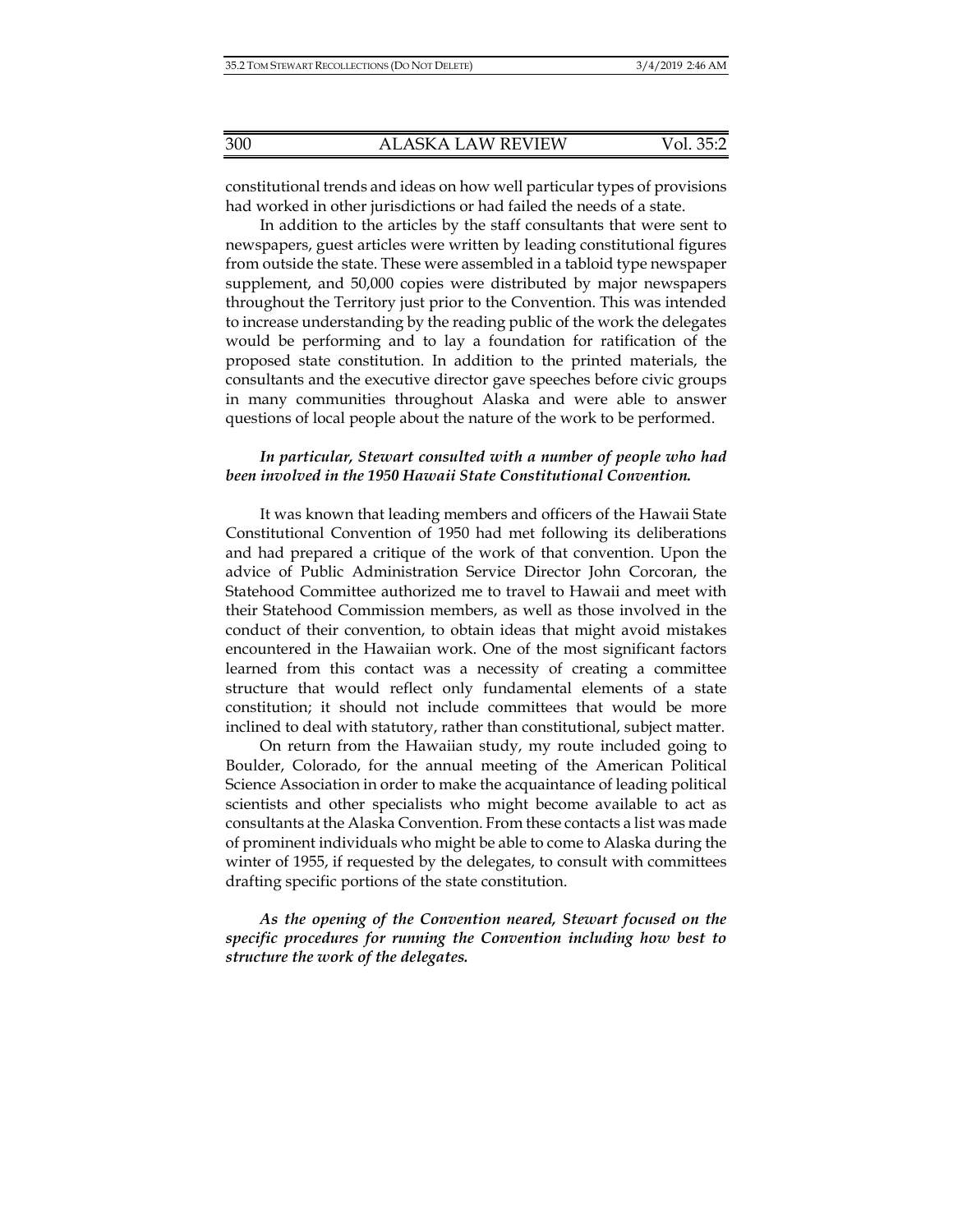A few days prior to the opening of the Convention on November 8, 1955, John Corcoran travelled with me to Fairbanks to complete final preparations. Corcoran noted the desirability of providing delegates with a proposed set of rules of procedure for the operation of the Convention and for its organization. In the next two or three days, he single-handedly undertook the task of preparing a draft set of rules, an outline for a committee structure, and other essential details. This work also included the preparation of a dozen or more introductory motions that might be used by the delegates in speeding the organization of the body into a working unit. The respect already accorded to the substantive studies by the research group made these additional steps readily accepted by the assembled delegates with relatively few changes. These proposals were quickly acted upon and adopted, and the Convention was organized into a working whole within a few days of its commencement. Without these steps, a slow and floundering beginning may well have occurred.

The matter of committee size and structure was of great significance. There were eleven substantive committees created, each with seven members, except for the committee on ordinances and transitional measures, which had nine members. In addition, there were three committees not dealing with substantive elements of the constitution, each having nine members. One of these was for rules, one for administration of the Convention, and one on style and drafting. The committee on style and drafting was an especially important one during the closing days of the Convention, in order to arrive at relatively clear and uniform styling of language throughout the document.

In addition to the designated committees, there was in effect a steering committee composed simply of the chairmen of the named standing committees together with the president of the Convention. Especially in the latter days of the assemblage, this group met with some frequency in order to coordinate the activities of the substantive committees and to arrive at the consolidated work which was the proposed constitution.

#### *The consultants that Stewart had assembled played an important role in the Convention.*

Initially there was reluctance among some delegates, who felt that consultants might be unnecessary and might interfere with the thinking of the delegates. An interesting anecdote in this connection concerned the committee on the judiciary, whose chairman was a prominent Anchorage lawyer. He had come to the Convention with a proposed draft for an article on the judiciary and felt that no outside advice was necessary.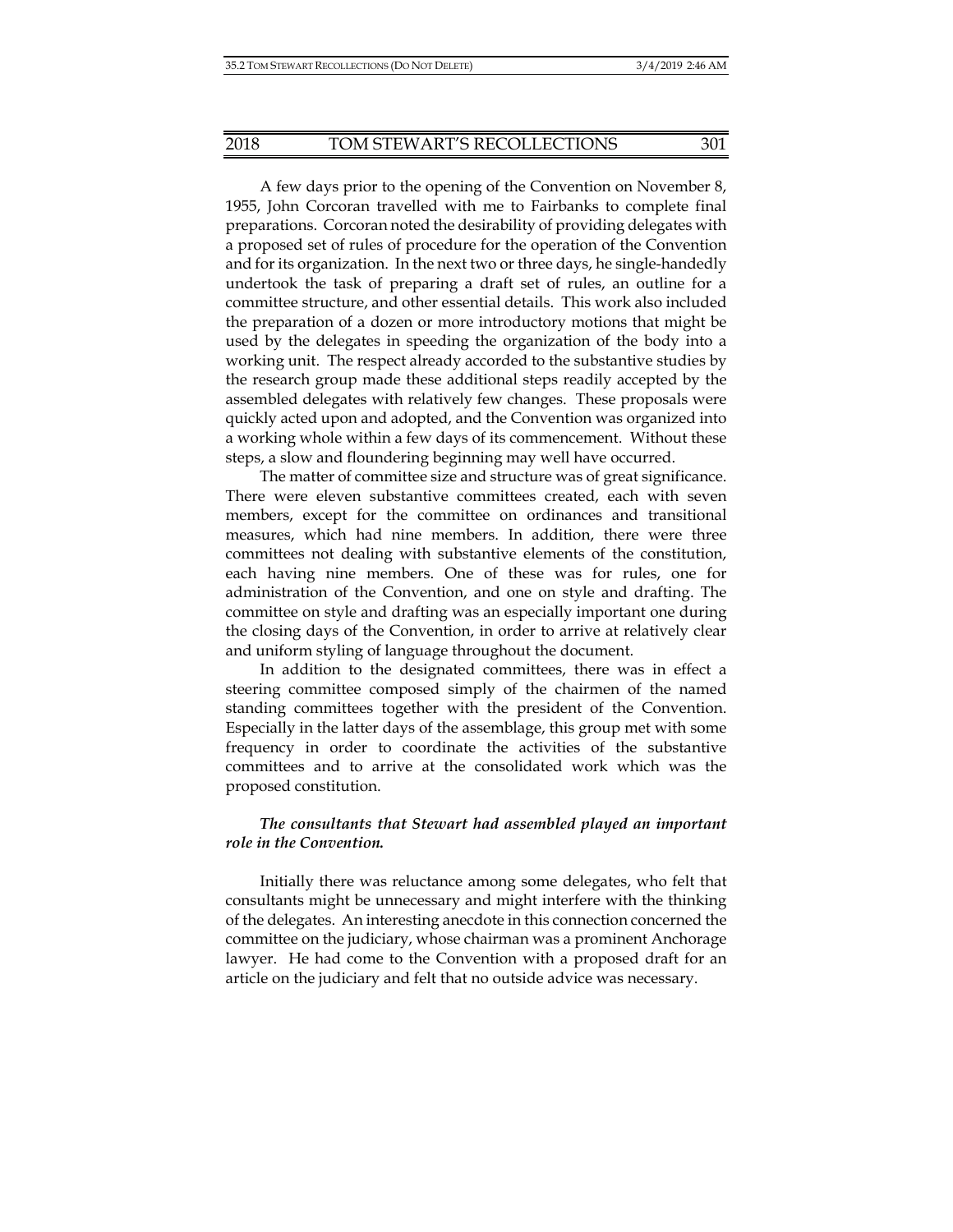The committee on the judiciary was split and undecided on whether to use the services of the consultant who had been designated for their work. This was Sheldon Elliott, Director of the Institute for Judicial Administration and one of the prime authors of a leading text on modern judicial administration. A member of the committee who had some formal legal training and experience came to me and asked for my views on the utility of engaging the consultant. My response was that if they were willing to read printed material on the subject, perhaps having the author present his views might be helpful. He agreed, and a majority of the committee voted to invite Sheldon Elliott to assist their work.

Upon his arrival, it was arranged for the committee chairman to be present at the airport and to meet with him privately without any suggestion of interference by my presence. The two almost immediately became fast and admiring friends, and the work of the consultant was highly useful to the committee in its subsequent deliberations. This established a pattern for other committees, and in fact ten consultants, including two Alaskans, were employed from two to five weeks prior to the Convention mid-session recess.2 One of these was present throughout the Convention to provide specific assistance to the administrative staff in the organization of records and maintaining the paperwork of the sessions. Two others remained during the final month of the Convention and were of specific assistance in the style and drafting phase of the work as well as on substantive elements.

Many of these specialists were knowledgeable about differing fields and served more than one committee with their advice about practices in

- 6.) Kimbrough Owen, professor at Louisiana State University, who worked with the Committee on Style and Drafting, as well as more generally;
- 7.) John E. Bebout, from the National Municipal League, who worked with the committee on the local government article and more generally; and

 <sup>2.</sup> Consultants working with the Convention and its committees included the following:

<sup>1.)</sup> Ernest R. Bartley, professor at the University of Florida and author of Principles and Problems of State and Local Government, Oxford University Press, 1958 (with John M. Swarthout);

<sup>2.)</sup> Dayton D. McKean, professor at the University of Colorado, who worked with the committee on the legislative article;

<sup>3.)</sup> Vincent Ostrom, professor at the University of Oregon, who worked with the committee on the natural resources article;

<sup>4.)</sup> Weldon Cooper, professor at the University of Virginia, who worked with the committee on the local government article;

<sup>5.)</sup> Sheldon Elliott, Director of the Institute for Judicial Administration in New York, who worked with the committee on the judiciary article;

<sup>8.)</sup> Emil J. Sady, from the Brookings Institution, who worked with the Secretary of the Convention on administration and organization of records.

Note: The latter three consultants remained throughout most of the Convention and provided significant assistance in many substantive areas.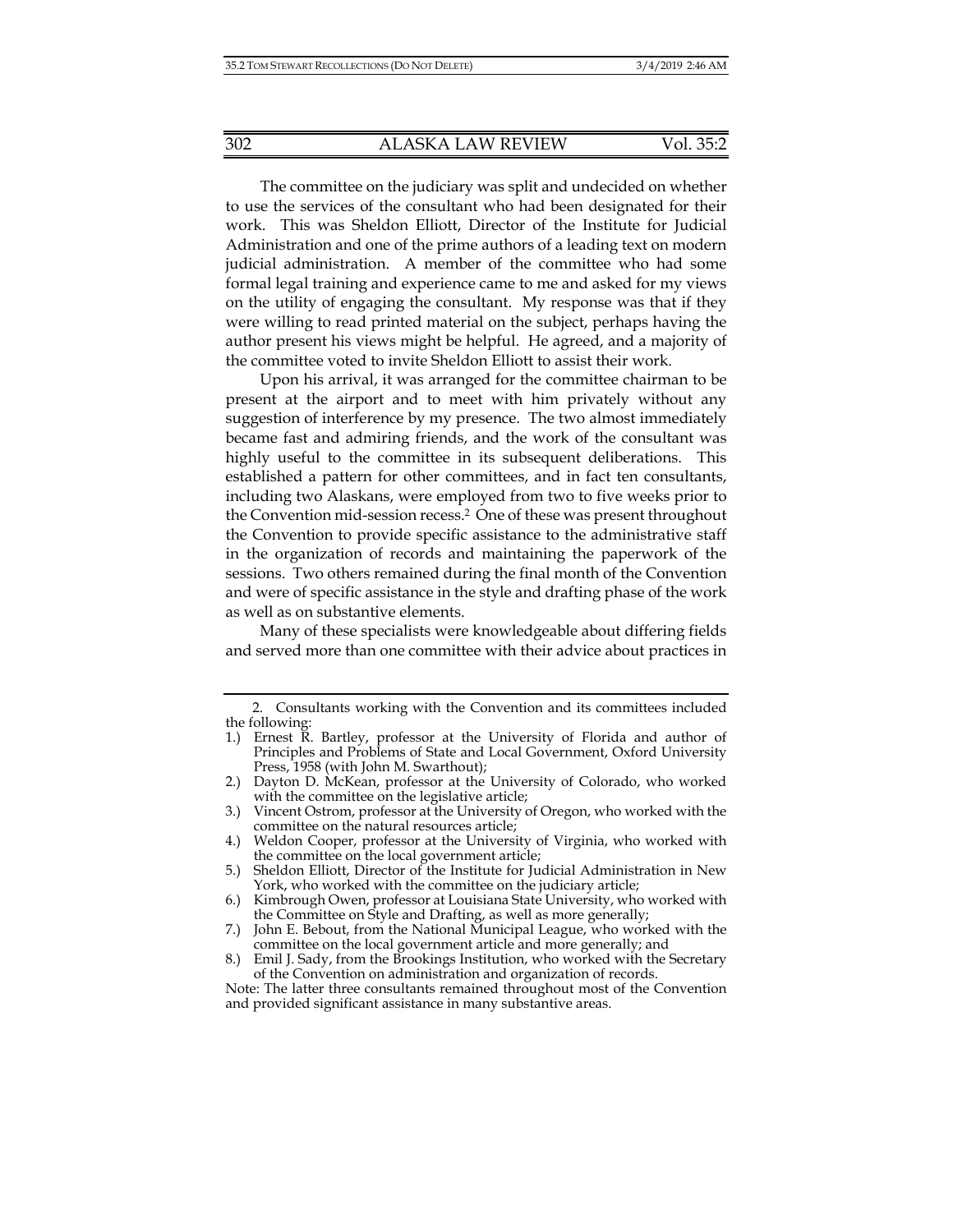#### 2018 TOM STEWART'S RECOLLECTIONS 303

other states and on what might work or would cause problems. These advisors well understood their role and generally avoided expressing personal views about what should or should not be in the constitution. Before adjournment of the Convention, the three remaining consultants offered to the committee chairmen through the president some recommendations which they felt should be considered. In general, however, these were rejected since the issues had been quite thoroughly debated in preceding plenary sessions.

#### *Stewart recognized that the delegates were making history and that it would be important to document as much of the work that was being done as possible.*

A stenotype record and tapes were made of all plenary sessions of the Convention. Eventually these were transcribed, providing a complete and relatively accurate record of the debates in the Convention as a whole. However, the several committees did not keep such records, and there is no detailed recording concerning the committee decisions on the respective articles considered by them. Subsequent interpretation and understanding of the intent of the framers has suffered as a result of this lack of record keeping. But the verbatim transcripts of the plenary sessions have been of substantial use, not only for students of the constitution, but by the courts in their study of the meaning to be given to the language of the document.

#### *Stewart ensured that special care was taken for the formal signing of the new Alaska Constitution.*

It is interesting to note the manner in which the final draft of the constitution was assembled and signed by the framers. The Committee on Style and Drafting worked with galley proofs printed each evening by the local Fairbanks daily newspaper, which had the most complete printing facilities available. The committee, after action on proposed style and drafting changes, would mark up the galley proofs, which would be taken by the secretary of the Convention to the printers for a new run the following day. It was from these galley proofs that the final copy of the constitution was made.

This final version was printed on a form of parchment paper in one hundred copies. Sixty blank sheets of that paper were reserved for the signatures of the delegates. On the day preceding the formal signing ceremony, these sheets were laid out on long tables and the delegates lined up alphabetically to take their turn at signing all sixty pages. After this was done, five of the pages with signatures having the least problems,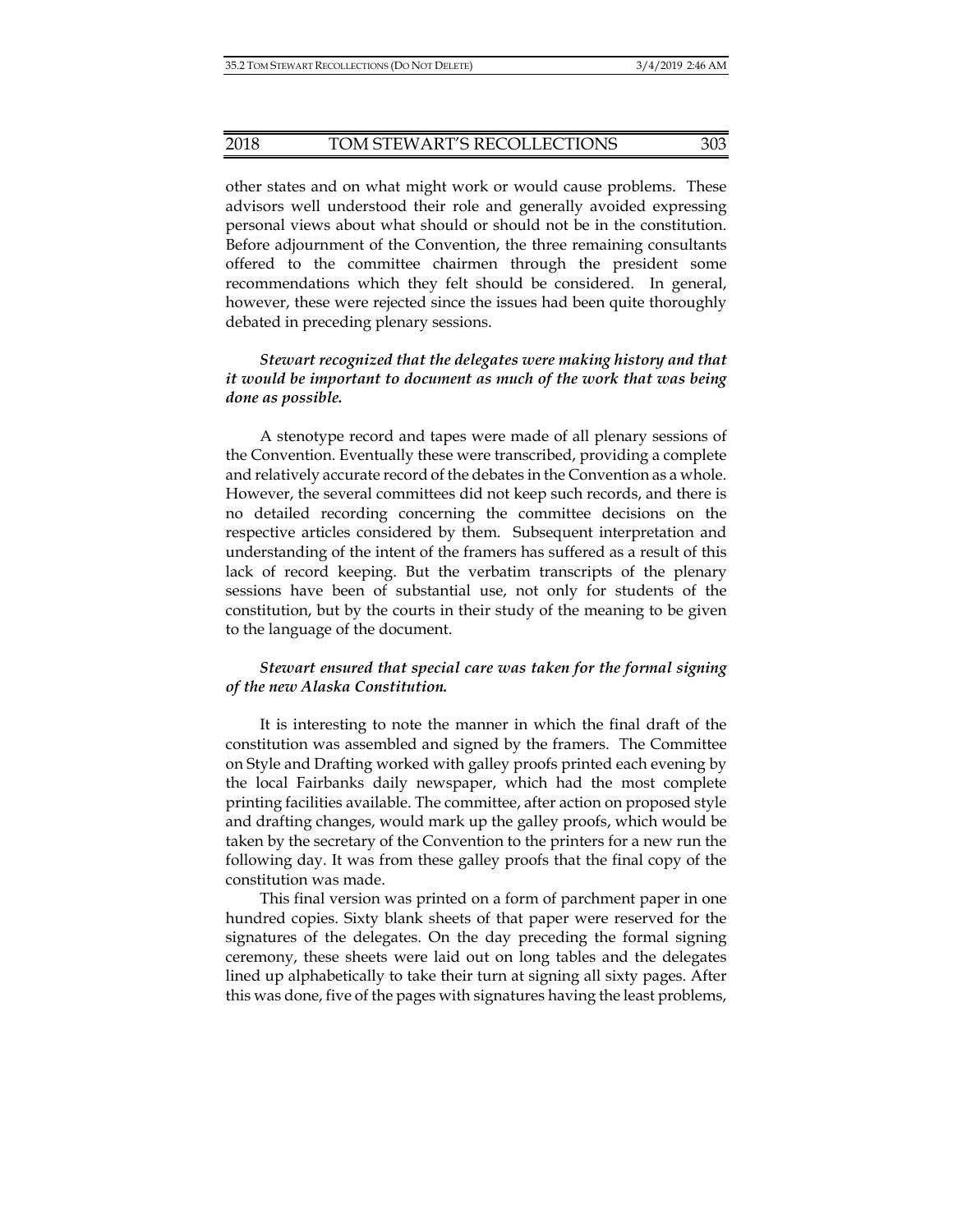such as smudges or slips of a pen, were selected for transmission with the entire document to the President, Congress, the Governor of Alaska, the Secretary of Alaska, and the University of Alaska, and the other fifty-five were reserved for personal retention by each of the delegates. The best signature page was duplicated by photocopy methods in forty numbered editions, and the remaining forty copies of the printed document were thereafter distributed to public libraries, schools, and otherwise as provided by the direction of the Convention.

Subsequent to adjournment, a work was commissioned to the retired chief calligrapher of the United States government to render the entire document in fine calligraphy on a genuine sheepskin parchment. The delegates had also signed a sheet of this parchment. This project was done at a cost of approximately \$10,000, and that document, although never viewed by the delegates as a whole, is enshrined in the Alaska State Museum as a historic work.

#### *Stewart was intensely proud of the constitution that the delegates drafted.*

The document has been acclaimed by students of national repute as one of the best among those of the fifty states. It is relatively simple, short, flexible, and deals with fundamental material basic to the structure of the government, as well as with protected rights of citizens. Most of the articles are in somewhat traditional form but two are substantially unique. One is Article VIII dealing with natural resources. The committee on this topic had no guidelines from other state constitutions, and basically what evolved was an ideological but practical expression of the committee members, who had years of cumulative experience in various aspects of the use and administration of natural resources. It is protective of the public interest and the natural wealth of the lands and waters.

The other unique provision is Article  $X$ , on local government. The committee members here sought to avoid the anachronisms and multiple problems of complex local government structures as found in virtually all of the other states. In its basic provision, it seeks to provide for the minimum of local government units within a local area and for maximum local government autonomy and governmental authority. In other words, it sought to avoid multiple overlapping jurisdictions in any given local area, which plagues the operation of local governments throughout much of the nation.

*Once completed, the draft constitution needed to be submitted to Alaska voters for approval. Approval was far from a foregone conclusion.*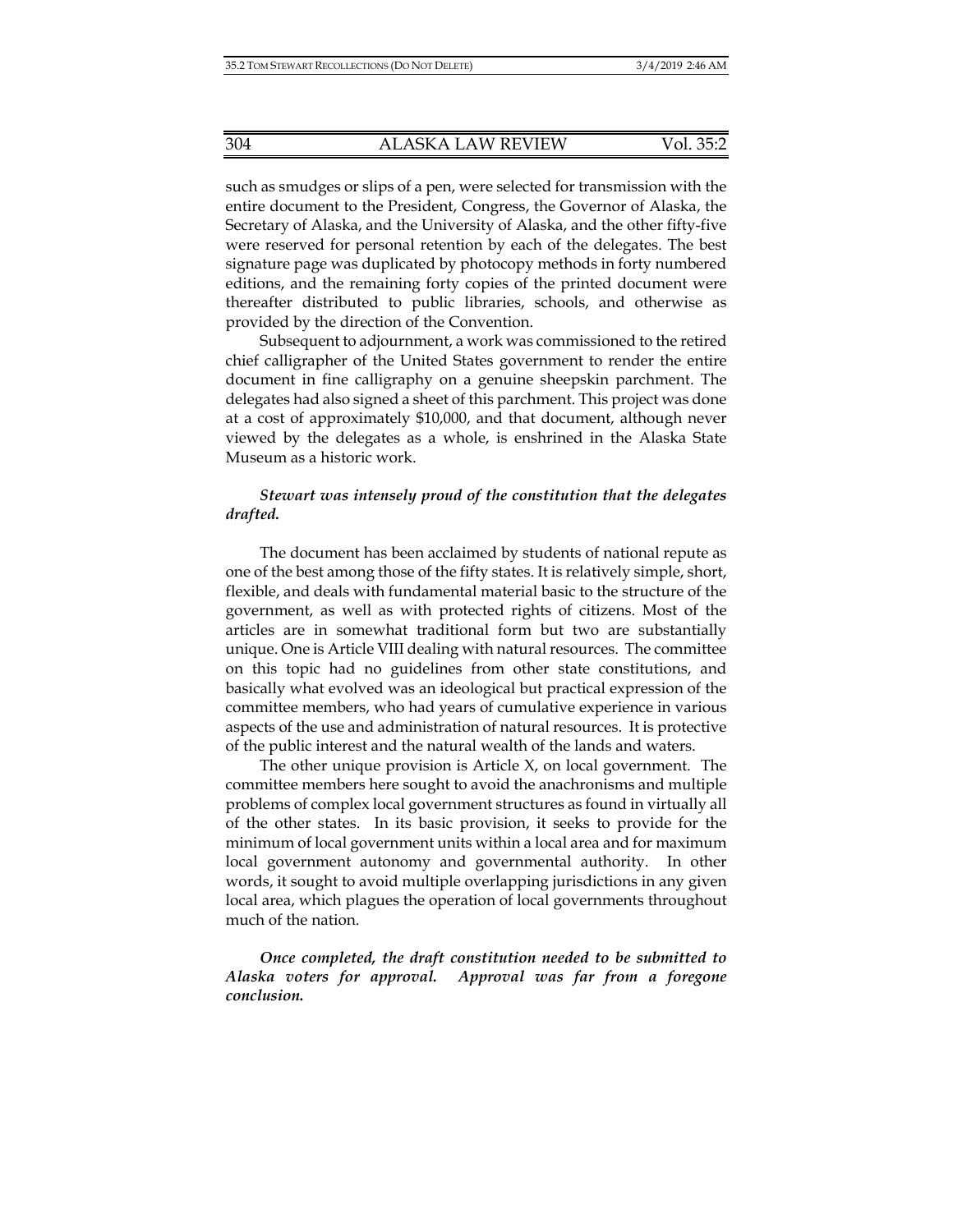The act made provision for the Convention to submit the proposed constitution to the people of Alaska for ratification or rejection at an election to be held at a date fixed by the Convention, not less than 40 nor more than 120 days from the date of its adjournment. It should be noted that statehood opponents had until this time been arguing that there was not a current vote by the people of Alaska on whether they wished to have statehood. The framers of the act believed that a vote on ratification of the constitution would be tantamount to a new referendum on statehood, since it could be assumed that opponents of statehood might vote to reject a measure leading to that objective.

It may be noted here that the opposition to statehood came most vigorously from the absentee-owned Alaska canned salmon industry and from the mining industry. Both groups were concerned about the likelihood of increased tax burdens if statehood was realized. The salmon industry also knew that their fish traps would be outlawed if Alaska gained control of its fisheries from the federal government. The industry had long maintained a strong and effective lobby in Washington, D.C., both to influence Congress and federal regulatory agencies to protect its interests. In addition to these opponents, an appreciable number of citizens who might philosophically favor statehood were concerned that Alaska did not have a sufficiently developed economic base nor a large enough population to support the self-government that statehood would bring.

*The legislative act establishing the Convention included a grant of power to the delegates to submit "ordinances"—essentially referendums—to the voters. Stewart recalls that this power was utilized to submit additional questions to voters that were designed to promote the statehood cause.* 

It came about through the single-handed efforts of a New Orleans, Louisiana, businessman named George H. Lehleitner. Mr. Lehleitner had been an advocate of statehood for Hawaii since his service in that territory in the Navy in World War II. In researching the history of the admission of territories, he discovered that the nine most recent states admitted had elected a provisional congressional delegation, including senators and congressmen, prior to action by Congress enabling statehood. He was successful in persuading the leadership of the Alaska Convention to adopt this plan, and accordingly Ordinance Number 2 was adopted.

Action by the voters on these ordinances constituted in effect a clear referendum on the desire of the voters for statehood. It was implicit that opponents of statehood would not favor such an idea, but in addition some in favor of statehood also thought it to be an unwise step to achieve